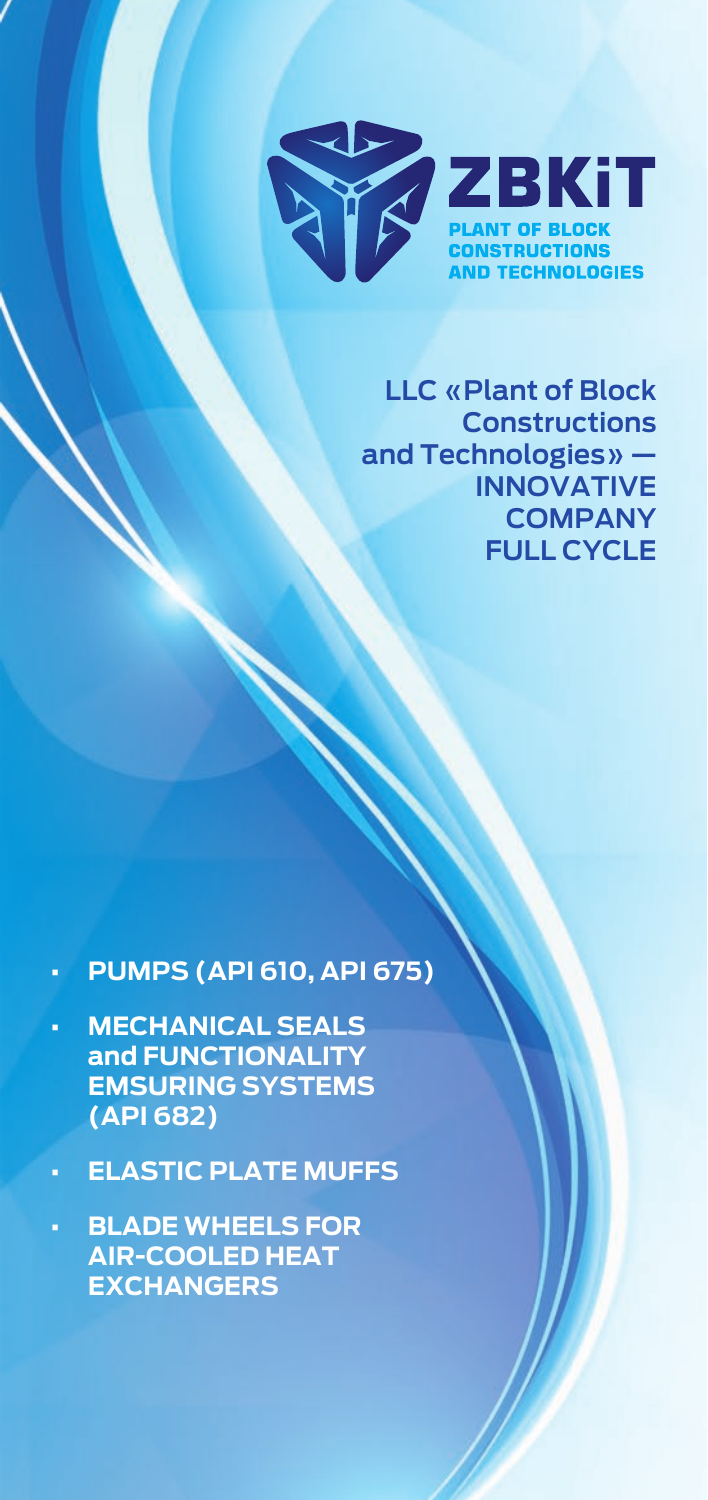## **OIL FUEL PUMPS NK and NKV types END SEALING**

Oil fuel pumps NK and NKV centrifugal type can be used for transferring and piping oil, oil products, dry hydrocarbon gases and other liquids which have similar physicochemical features and the same corrosive impact to the pump component material.

- **Capasity: 12-600 m3 /h**
- **Head: 40-320 m**
- **Temperature: –50 to +400 °С**

### **OIL FUEL PUMPS NPS type**

Oil fuel pumps NPS type can be assigned for transferring and piping oil, oil products, dry hydrocarbon gases and other liquids, which have similar physicochemical features and the same corrosive impact to the pump component material; temperature from minus 80 °C plus  $+200 °C$ .

- **Capasity: 35-200 m3 /h**
- **Head: 500-750 m**

### **МETERING PUMPS ND type**

Metering plunger pumps and units can be assigned for voluminous pressure metering of neutral and aggressive liquids, emulsions and slurry oils which have kinematic viscosity from 8,5x10-7 to 8x10-4 m²/s (from 0,0085 to 8 St); temperature from 258K to 473K (from minus 15°C to plus 200°C.

- **Nominal feed: 25-2500 L/h**
- **Pressure: 10-630 kgf/cm2**

### **МETERING PUMPS ND-2M type**

Designed for pumping liquids and suspensions, including toxic and aggressive ones.

The presence of abrasive in the pumped liquid is allowed.

- **Nominal feed: 25-2500 L/h**
- **Pressure: 10-630 kgf/cm2**

### **МETERING PUMPS T, PT type**

The T and PT three-plunger crank units and pumps are designed to pump both neutral liquids and aggressive liquids, which are neutral to the materials of the hydraulic portion, with the kinematic viscosity of not more than 800 mm2/sec (8 St) at a temperature depending on the make of 243 K to 473 K (minus 30°С to plus 200°С).

- **Capasity: 1-20 m3 /h**
- **Pressure: 2,5-50 MPa**

### **(OH1/OH2) АРІ 610**



**(ВВЗ) АРІ 610**







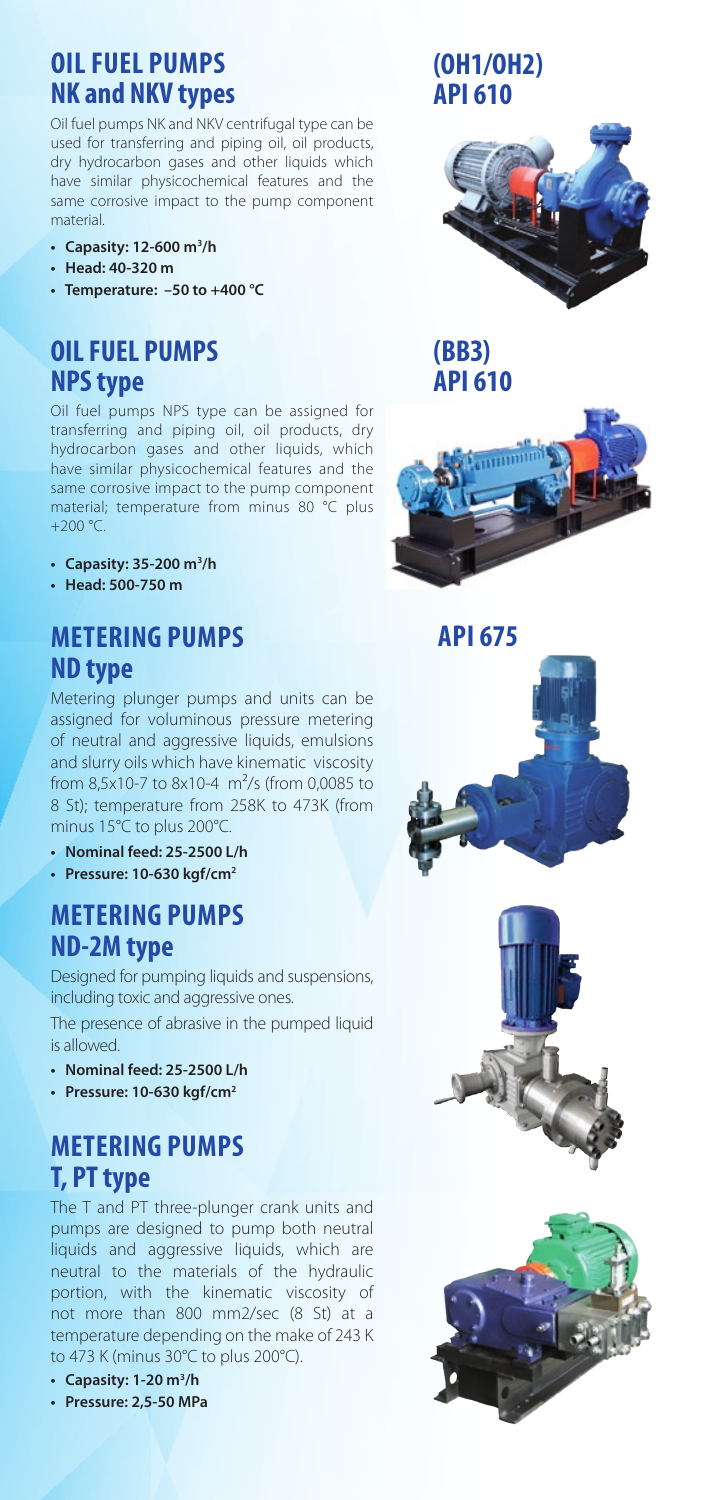### **NECHANICAL SEALS API 682 MECHANICAL SEALS**

## **Single end sealing brands types**

**TM / TMP / TMH** — has a thermal barrier along a shaft (a cooler).

### **Double end sealing types**

**2 TMH** — has a thermal barrier along a shaft (a cooler). **2 TM, 2 TMH** sealing is used together with a heat exchanger tank **BTN-12D-35K, SAPPD 1,1-7,5/2-35K**.

### **Double tandem-type end sealing types**

**2 TMT, 2 TMTH** — has a thermal barrier along a shaft (a cooler), brand is used together with a heat exchanger tank **BT-12T-15К.**

| <b>Sealing</b> | <b>Pumped medium</b>                    | Piping as in           |
|----------------|-----------------------------------------|------------------------|
| type           | temperature                             | <b>API 682</b>         |
| TM, TMP        | from $-30$ to $+100$ °C                 | Plan 01, 02, 11, 12,   |
| <b>TMH</b>     | до +400 °С                              | 13, 21, 22, 31, 32, 41 |
| 2TM            | from $-30$ to $+200$ °C                 | Plan                   |
| 2TMH           | to $+400$ °C                            | 53A, 53B, 53C, 54      |
| 2TMT<br>2TMTH  | from $-30$ to $+200$ °C<br>to $+400$ °C | Plan 52                |



# **Brands of the sealing produced**

Mechanical sealing for insulation of running shafts of mixing devices, reactors and other equipment

2ТМR —





**• Working medium (product) maximum pressure seal of the following brands:**

;

- TMR, TMR-P, 2 TMR, 2 TMR-P  $-$  not more than 35 kgf/cm<sup>2</sup>; ;
- $2$  TMF,  $2$  TMF-P not more than 10 kgf/cm<sup>2</sup>;
- TBG, TBG-P, 2 TBG, 2 TBG-P  $-$  not more than 6 kgf/cm<sup>2</sup>: ;
- **Sealed liquid/gas temperature from –30 to 200°C (with use of a cooler between boxes of a chemical device (cooler along the shaft) — up to 400°C**
- **Sealing has hydraulically unloaded friction pairs**



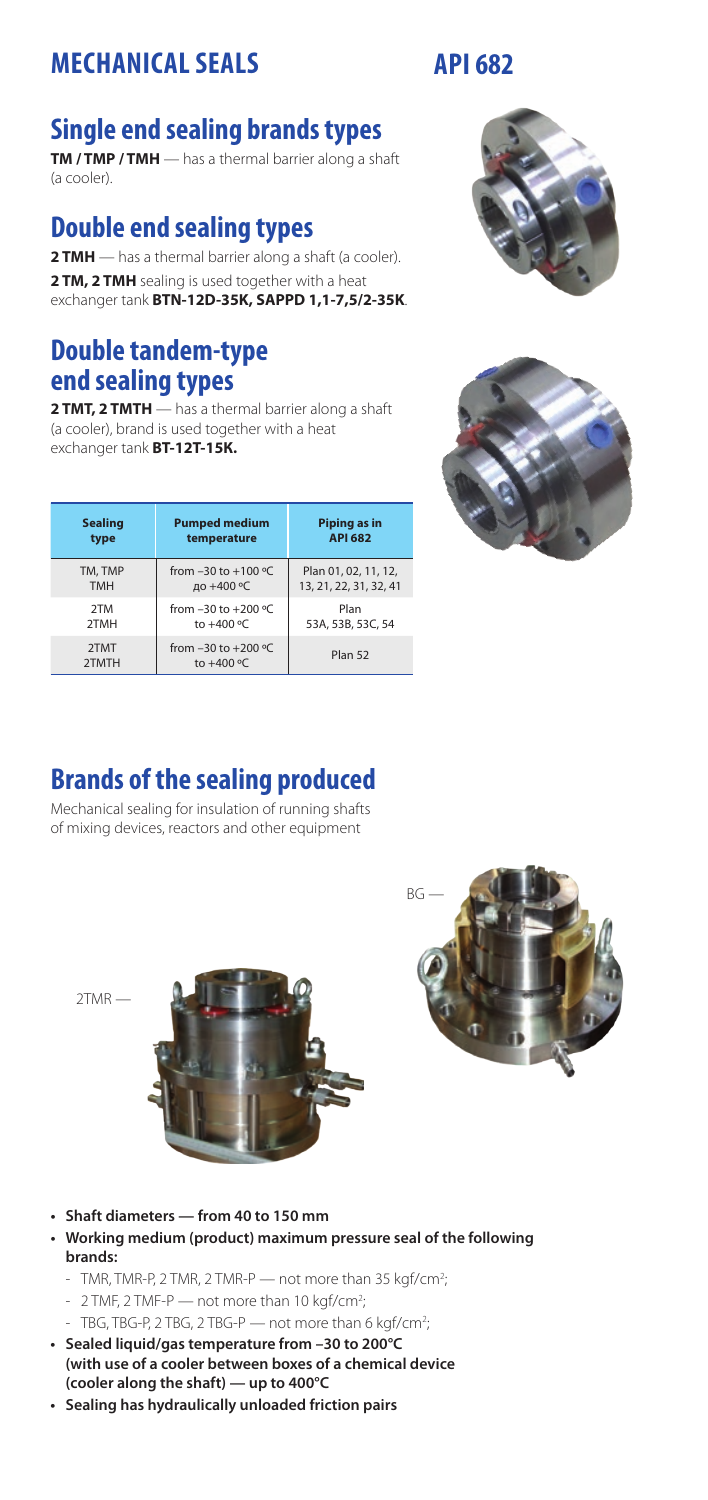### **NK and NKV types END SEALING Functionality emsuring systems АРІ 682 АРІ 682**

### **Heat exchanging tank BT-12T-15К**

it is intended to store, cool and control quantity, temperature, pressure of flush liquid, used for lubricating and cooling of double end sealing. It is used in piping of tandem-type end sealing according to the plan 52 API 682.

 $RTN -$ 

**Heat exchanging tank BTN-12D-35К**

it is intended to store, cool and control quantity, temperature, pressure of barrier liquid, which is used to lubricate and cool of double end sealing. It is used in piping of double end sealing according to the plan 53A API 682.

### **Pressure fall automatic maintenance system on the basis of a differential hydro-sucker SAPPD 1,1-7,5/2-35K**

It is for storing, cooling down, refill of quantity and automatic maintenance of pressure fall of barrier liquid in a cooling system of double end sealing. SAPPD is used in piping according to the 53C API 682 plan.



 $RT$ 

# **Detachable heat exchanger VT-45K**

It is intended to cool down liquids pumped into a chamber of an end sealing. It is used for piping according to the plans 21,22,23,41 API 682.





### **Hydrocyclone separator brand GCC**

is designed for cleaning the sealing fluid supplied to the mechanical seal of the hard abrasive inclusions. Used in together with single mechanical seal in piping plan 31 API682.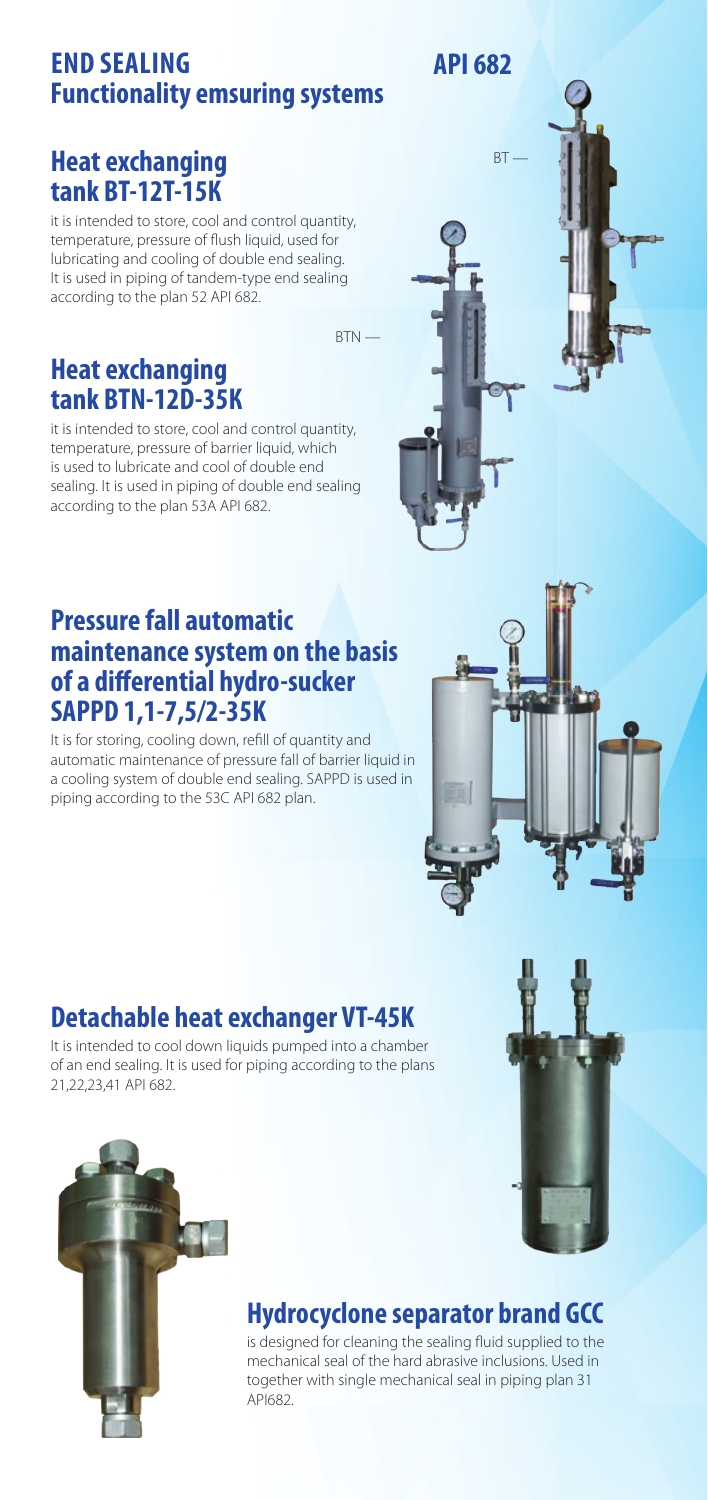### **ELASTIC PLATE MUFFS MK type**

Elastic plate muffs type МК are designed to transmit the torsional moment from drive to pumps, compressors, smoke exhausters and other rotation devices.



### **IMPELLERS FOR COOLING TOWER FANS (CTF) AND AIR COOLER UNITS (ACU)**

**Impellers with fiberglass blades of different sizes and with a diameter of 1.7 to 7.0 meters and the number of blades from 2 to 14 pcs**



**Impellers with metal blades made by riveting of different sizes with a diameter of 1.7 to 7.0 meters and the number of blades: 2 to 12 pcs**